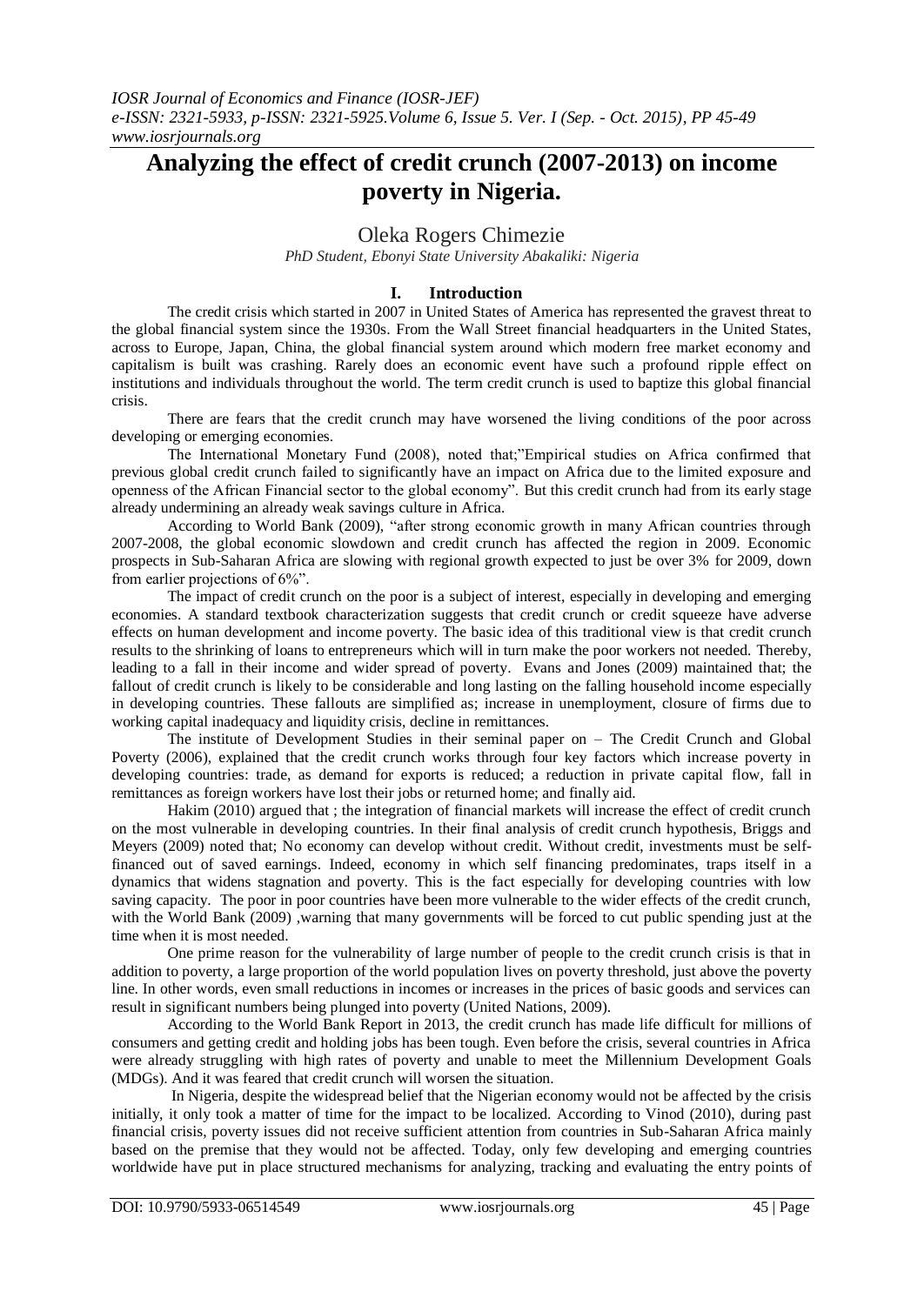credit crunch into the economy and also the impact of credit crunch on the poor in the economy. This study seeks to underpin this neglected dimension of addressing poverty phenomenon by establishing the link and impact of global credit crunch on poverty deepening in Nigeria.

The rest of the paper is organized as follows. The next section reviews relevant literatures on credit crunch and then the theoretical framework. Section 4 reviews empirical literatures on credit crunch and poverty nexus. This is followed by a discussion of the analytical framework used in this study. Section 6 discusses the data and estimation results of the study. Conclusion and policy recommendations are presented in section7.

#### **II. Literature Review**

According to Kelvin (1992), the phrase credit crunch was coined in the mid-1966 in America when the Federal Reserve's monetary policy became more restrictive; the Fed wanted to slow the growth of demand for growth of money for goods and services in order to fight inflation. Since then, credit crunch has appeared to be identified differently among different researchers. This critical difference in definition depends on the cause of contraction and whether credit is rationed by means other than price. Economic theory, however, provides two major concepts to explain this sort of rationing behavior. Firstly, in the adjacent theoretical strand of monetary policy transmission, this phenomenon is known as the bank lending channel (Bernanke and Blinder 1980, Bernanke and Gertler 1995). It's most simple version is stop lending following regulatory changes.

A second approach explaining the banks' behavior is the portfolio theory, according to which a bank chooses between different asset, aiming at optimal mix of risk and return. If the risk contained in the portfolio rises un-expectantly (for instance because of weakened stock market) the whole portfolio needs to be restructured. In extreme, risky assets (including business loans) regardless of their expected return need to be reduced in favor of risk-free assets (Bordo 2008).

After the credit crunch crisis of 1966, authors like Burger (1969) and Wojnilower (1992) provided a more encompassing view of credit crunch based on the disintermediation. In its application, the source of this constraint has presumably been the response by bankers to increased regulatory oversight and their own reaction to recent detoriation of bank assets values and profitability. Increased savings and loan failures, as well as increased capital requirements, may also have played a part. Clearly the disintermediation approach captures the two core conditions that birth credit crunch. I.e. Regulatory- led credit contraction and portfolio-led credit contraction.

The Council of Economic Advisers in 1991 defined credit crunch as the situation in which the supply of credit is restricted below the range usually identified with prevailing market interest rates and profitability of investment projects. In other words, credit crunch specifically refers to widespread reduction, ceteris paribus, in supply of credit for viable and unviable firms. It was Bernanke and Lown (1991) who first provided a different perspective on this hypothesis. They defined credit crunch as a significant leftward shift in the supply curve for bank loans, holding constant both the safe real interest rate and the quality of potential borrowers. But Friedman (1992) commented that this definition still allows for an adjustment by higher interest rates, without some clients being completely cut off from new credit. This notion does not fully coincide with the widespread idea of a recession. In their later seminar paper Bernanke and Lown (1992), further explained that a credit crunch is a decline in the supply side of credit that is abnormally large for a given stage of business cycle. Credits normally contract during a recession but an unusually large contraction could be seen as a credit crunch. From a varied perspective, Green and Oh (1991), maintained that a credit crunch is an inefficient situation in which; credit worthy borrowers cannot get credit or cannot get reasonable terms. To them, a credit crunch can be caused by several factors, such as regulatory pressures and over – reactions to degradation of bank asset values and profitability. Ben and Gertler (1995) criticized Green and Oh in their failure to clearly explain the components of "inefficient situation" as contained in their definition. They argued that Green and Oh may have succeeded in distorting valid existing arguments as they failed to distinguish credit crunch from liquidity crisis. Ben argued that credit crunch is often caused by sustained period of careless and inappropriate lending which results in losses for lending institutions and investors in debt when loans turn sour and the full extent of bad debts become known. In contrast liquidity crisis is triggered when an otherwise sound business finds itself temporarily incapable of accessing the bridge finance it needs to expand its business or smooth its cash flow payments. In this case, accessing additional credit lines and "trading through" the crisis can allow the business to navigate its way through the problem and ensure its continued solvency. While in the case of credit crunch, it may be preferable to "mark to market" and if necessary, sell or go into liquidation if the capital of the business affected is sufficient to survive the post-boom phase of the credit cycle.

Despite their differences, all our reviewed literatures agree that a sustained general massive decline in credit supply which is non price - pushed and non discriminatory as signs of existence of credit crunch in a nation.

### **III. Theoretical Framework**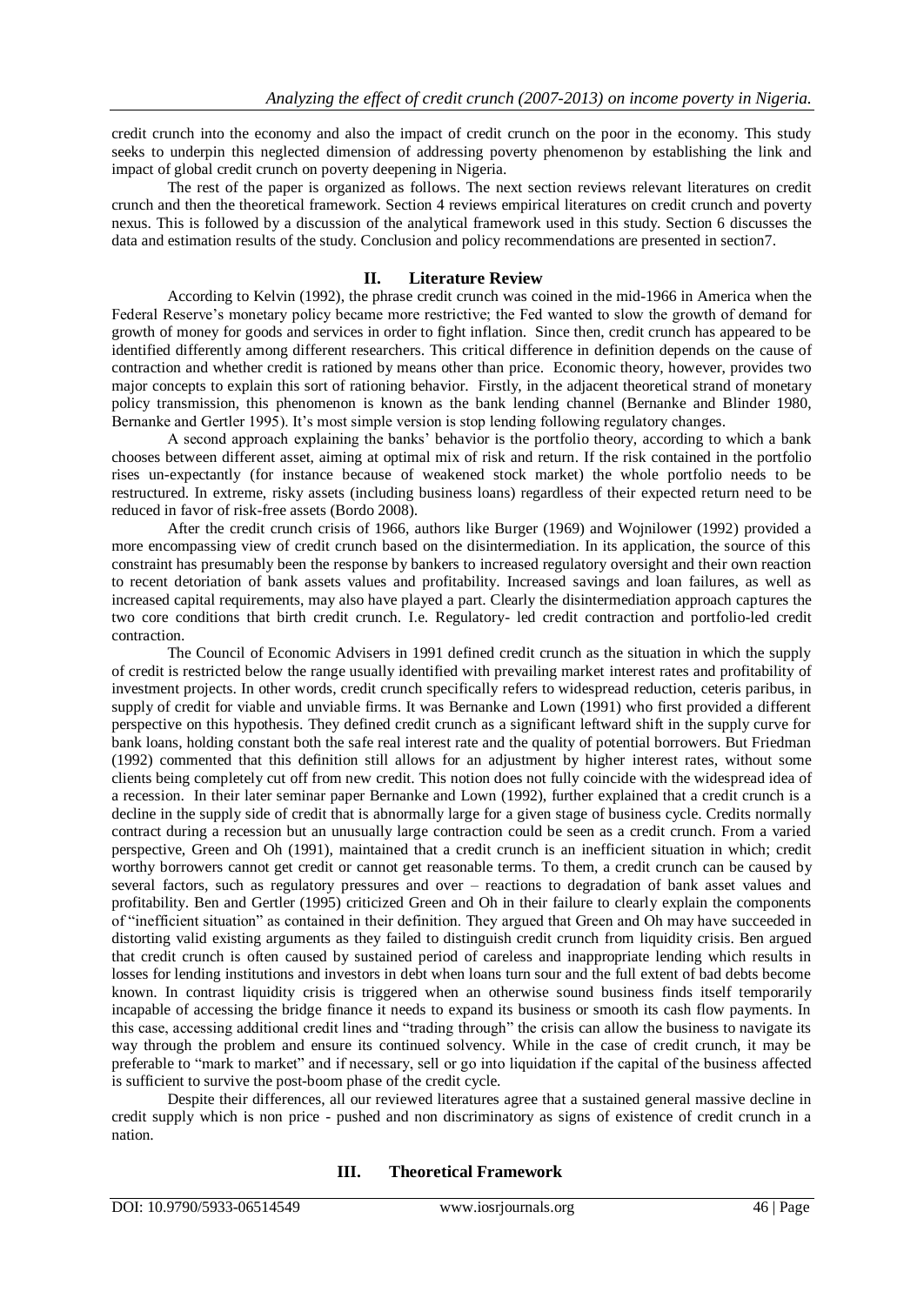The history of credit crunch has never been traced to originate from Africa. According to the International Monetary Fund (2008), empirical studies in Africa confirmed that previous global credit crunches failed to significantly have an impact on Africa due to limited exposure and openness of the African financial sector to the global economy. But there are clear indications that a developing country like Nigeria no longer enjoys such immunity to global financial crisis due to her increased openness to the global finance and trade liberalization.

The vulnerability of the Nigerian poor to the global credit crunch therefore depends on the extent of the financial contagion and possible local financial crisis depends on how far the economy has gone along the road of financial liberalization.

A comprehensive vulnerability framework theory is the theory of financial liberalization. The channels or transmissions of credit crunch to the income of the poor in Nigeria relies heavily on the financial liberalization theory as developed originally by McKinnon (1973) and Shaw (1973), whereby financial liberalization was argued to enhance savings , which supports a higher volume of investment and thus, growth. Financial liberalization promotes economic growth through this; then increases incomes and therefore reduces poverty. There are though costs as well (see Honanan, 2004; Honanan and Beck, 2007). The poor benefit from the banking system's ability to provide more savings opportunity opportunities but do not manage to benefit from greater availability of credit. However, financial liberalization promotes financial instability, which hurts the poor who are vulnerable to unstable and malfunctioning institutions. Arestis and Caner (2004) observed that economic and institutional changes brought about by a financial liberalization package have a more intricate consequence on the living conditions of the poor than merely through the presumed growth channels. This is because financial liberalization in some countries were premature due to the failure to recognize their imperfect characteristics; indeed, in many cases all those attempts led to financial crisis.

One aspect of the theory that has not been emphasized is that of the transmission of global financial externalities like credit crunch to liberal developing economies and the strength of these economies to recover from negative effect. The intimate link between the credit crunch crisis and economic degradation stems from transmission channels (Bordo 2008). In the words of Busari and Babatunde (2009), there are several potential direct and indirect channels through which the identified dimensions of the crisis can affect any economy. The severity of the direct and indirect channels through which the identified dimensions of the crisis can affect any given economy will depend on several factors such as the level of financial integration with the rest of the world, extent of export diversification, primary commodity dependence, major trading partners, extent of aid dependence, nature and mode of domestic production and exchange, some initial conditions during the crisis.

### **IV. Empirical Literature**

There are literatures that have associated the core effect of the credit crunch phenomenon on the poor. Basing on the experience of the 1997-98 Asian crisis, Domac and Ferri (2002) points out that one or more out of the following seven conditions were observed during credit crunch: (i) a disproportionate drop in loans to Small and Meduim Enterprises; (ii) an increase in rejection rate of loan application; (iii) a sharp slowing down of loans growth rate; (iv) increased retrenchment in the labor market; (v) an increase in real interest rate ;(vi) fall in trade export earnings ;(vii)shortening of maturity of loans. Domac and Ferri had argued that these phenomenons collectively had a size effect on welfare, through income and consumption fall for households. There are a large body of evidence that corroborates this view.

| Period of crisis | Country     | <b>Transmission link</b>                                  | Effect(s)                 | Source                     |  |  |  |
|------------------|-------------|-----------------------------------------------------------|---------------------------|----------------------------|--|--|--|
| 1997-1998        | Korea       | and<br>Credit constraints                                 | Decline in<br>households  | Kang and Sawada(2008)      |  |  |  |
|                  |             | massive retrenchments                                     | incomes                   |                            |  |  |  |
| 2000-2001        | Argentina   | Nationwide<br>Falling incomes<br>retrenchment and decline |                           | The<br>Economic            |  |  |  |
|                  |             |                                                           |                           | Commission<br>Latin<br>for |  |  |  |
|                  |             | in remittances                                            |                           | America<br>the<br>and      |  |  |  |
|                  |             |                                                           |                           | Caribbean(2002)            |  |  |  |
| 2007-2009        | Pakistan    | in<br>Fall<br>remittances,                                | in<br>Drop<br>household   | Ashraf, Hayat and Zamir    |  |  |  |
|                  |             | falling export earnings,                                  | income and welfare loss.  | (2009)                     |  |  |  |
|                  |             | increased retrenchment                                    |                           |                            |  |  |  |
|                  |             | and deficit in balance of                                 |                           |                            |  |  |  |
|                  |             | payment                                                   |                           |                            |  |  |  |
| 2007-2009        | Philippians | in<br>fall<br>Job<br>losses.                              | Falling<br>incomes<br>and | International<br>Labor     |  |  |  |
|                  |             | remittances                                               | prices increase           | Organization (2010)        |  |  |  |

**Table 1**. **Summary of selected previous studies on credit crunch**

Source: Compiled by Author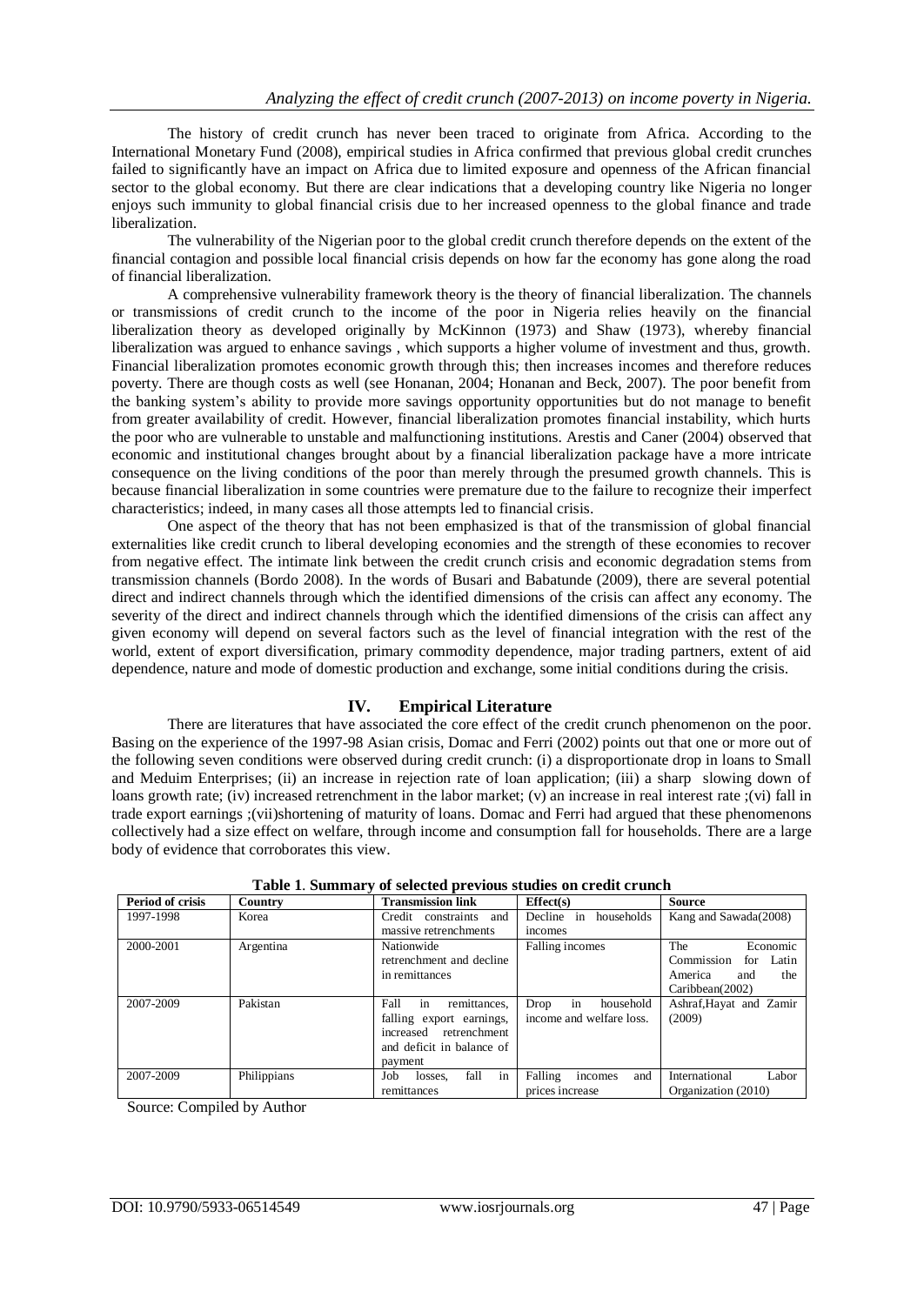A number of publications exist on the impact of the crisis on Africa. These include but not limited to Biekpe (2009) on the impact of credit crunch on foreign aid in Africa; Kiptoo (2009) on the potential impacts of the global financial crisis on Africa. But these studies though significant, do not provide the needed or complete answer to the poverty question and are not country specific. As noted by World Bank(2009), "the economic shock that hit low income countries during credit crunch crisis was not uniform, differing substantially across countries, reflecting economic structures, initial conditions and varying channels of impact".

By extension, the results of credit crunch impact on the poor in Asian and Latin America economies as submitted in our reviewed literatures cannot be convincingly extended to reflect or explain the real impacts of credit crunch on the poor in a developing country like Nigeria due to variance in global integration, trade expansions, labor migration and extent of aid dependence amongst others.

### **V. Analytical Framework and Estimation Methodology**

The empirical model used in this study is formulated along the lines of Domac and Ferri (2002), Bordo (2008), Kang and Sawada (2008) amongst others based on the theory of comprehensive vulnerability framework. In particular, AGE modeling is useful in analyzing the welfare effect of poverty where there are significant interactions between policy measures for one sector and distortions elsewhere in the economy.

Therefore the study adopts the AGE model based on these variables in functional form as follows:

 $PBPL = f (BOT, UR)$  (1)

From Equation. (1) functional model; PBPL is a measure of population below poverty line of \$1.25, this is the variable to be explained in the model. Balance of Trade non-oil (BOT) is expected to demonstrate a negative effect on the poverty variable. See Domac and Ferri (2002), Bordo (2008), Kang and Sawada(2008).

While an increase Unemployment rate (UR) will have a positive coefficient. See International Labor Organization (2010); Ratha et al.,(2010).

Therefore the fully extended model is specified in linear form as:

 $\text{PBPL}_t = \alpha_0 + \beta_1 \text{BOT}_t - \beta_2 \text{UR}_t + \mu_t$  (2)

Where  $t = 2007 - 2013$  (this captures the crisis period).

A single equation estimation regression is performed on our model using the Eview 3.1 computer software.

## **VI. Data and Estimation of Results**

The data for the statistical analysis are annual data for the period 2007 to 2013 and are obtained from Central Bank of Nigeria annual report, Federal Bureau of Statistics and World Bank Statistics website.

| <b>Table 2. Model Summary</b> |                         |                               |                     |  |  |  |  |
|-------------------------------|-------------------------|-------------------------------|---------------------|--|--|--|--|
| л                             | Adjusted $\mathbb{R}^2$ | <b>Std. Error of Estimate</b> | <b>F-statistics</b> |  |  |  |  |
| 0.5531                        | 0.3296                  | 2.3004                        | 2.4749              |  |  |  |  |
| $\cdots$                      | $\cdot$ 1 $\vee$        |                               |                     |  |  |  |  |

Predictors: (constant), balance of trade (non-oil), unemployment rate Source: Authors computation

In the above model summary table, the value of  $R^2$  is found 0.55, which means 55% of population below the poverty line in Nigeria is explained by the model's independent variables. The  $R^2$  is at this level mostly because several other factors determine the rate of poverty in a developing economy like Nigeria. This study's focus was primarily on the variables via which credit crunch was transmitted into Nigeria.

To find out the overall significance of the model, the F-statistics was undertaken. The F- statistics shows the value 2.4749 is found significant at 5%. The overall results of the F-statistics describes the model is best fitted which strongly leads to define a strong relation between selected credit crunch transmission variables ( BOT non-oil, Unemployment rate) with income poverty.

| <b>Table3. Results of Regression Analysis</b> |              |                       |                      |                    |  |  |  |
|-----------------------------------------------|--------------|-----------------------|----------------------|--------------------|--|--|--|
| <b>Variables</b>                              | Coefficients | <b>Standard Error</b> | <b>T</b> -statistics | <b>Probability</b> |  |  |  |
| (Constant)                                    | 53.5838      | 4.4045                | 12.1655              | 0.0003             |  |  |  |
| Balance of trade                              | $-0.0006$    | 0.0016                | $-0.3778$            | 0.7248             |  |  |  |
| Unemployment rate                             | 0.2914       | .4956                 | 0.5879               | 0.5882             |  |  |  |

Dependent Variable: Population Below poverty line Source: Author's computation

The value of the constant is found 53.58, which describes that if all independent variables remain zero the poverty rate will remain affected by other variables that were not taken into account in the model. The tvalue of Balance of trade (non-oil) is found significant at -0.3778. Which describes that Balance of trade (nonoil) has significant impact on poverty rate. The negative relation is in line with the theoretical expectation. The